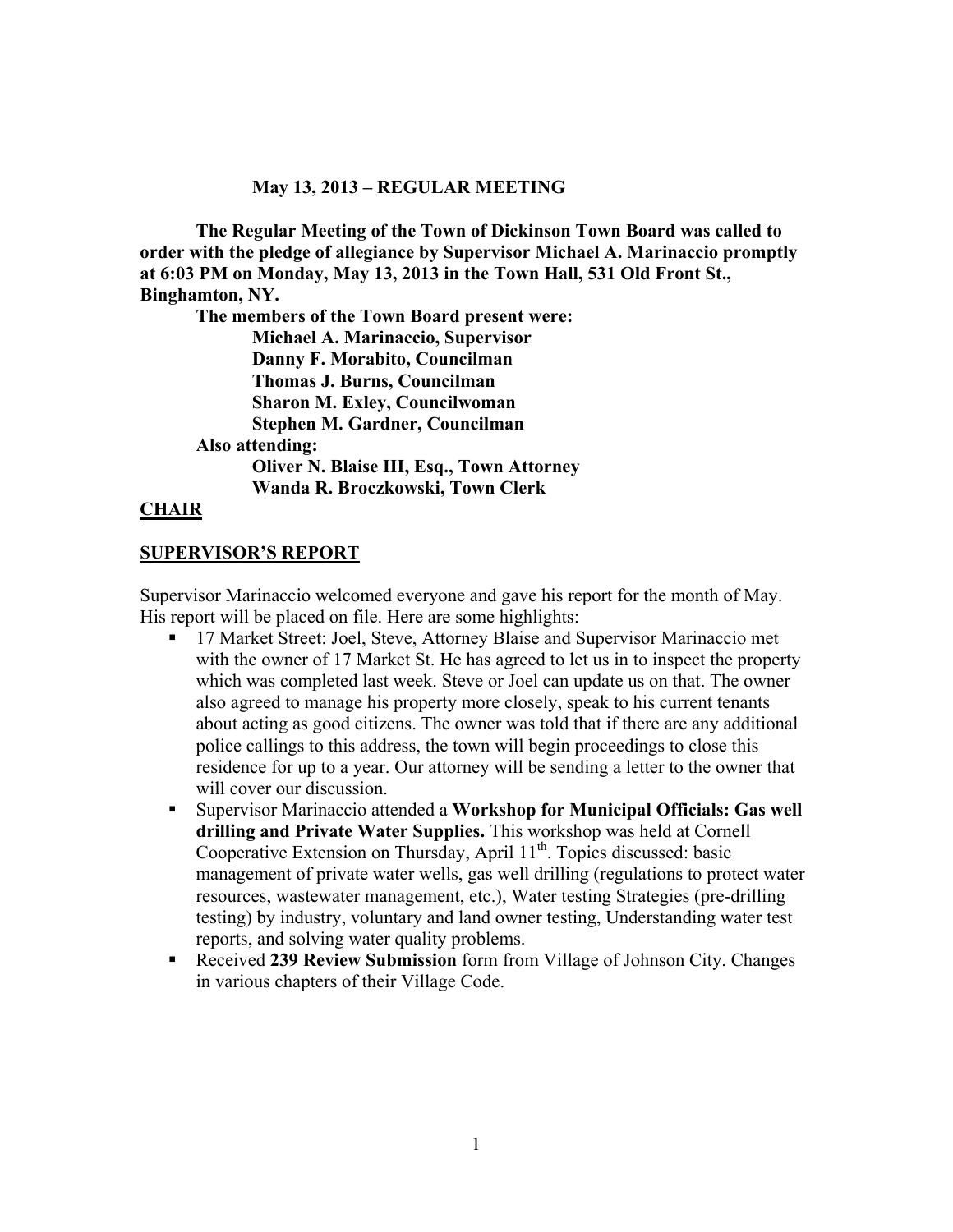- Mr. Marinaccio had several inquiries on the property located at 925 Front St. which is a single family home located in an R-1 zoning district. All were interested in a commercial development.
- Supervisor Marinaccio attended the **ACHIEVE** open house event for their new offices which are located at 47 Riverside Dr. Some of their departments had to relocate due to renovations at the Front St. site. This site is over 22,000sq. ft.
- Mr. Marinaccio met with the officers for the **Prospect Terrace Fire Company** on April  $15<sup>th</sup>$ . A discussion was held on the procedures for contract renewal and possible developments within their fire protection district.
- The Town received the First Quarter billing from the Joint Sewage Treatment Plant and has noticed that they have raised their rates collectively at about 32%. This equates to over \$50K increase over last year's invoice. Times 4, we are looking at a \$200K increase in sewage rates. There was no communication from the plant to us or any other municipal user that there would be such a large increase. I have called the city comptroller but he has not returned my calls. Village Trustee Robert Aagre was in the audience this evening from the Village of Port Dickinson. It is reported the village increase is 25% and again, no warnings from the plant. The Village and the Town will continue to stay in touch. Mr. Marinaccio left messages also with other towns and I am awaiting their response. This is unacceptable and the town will be notifying the public on this.
- Mr. Marinaccio is planning on attending the next **Flow Management Steering Committee** meeting scheduled for Wednesday, May 29, 5:30 PM at the BU Physical Facilities Building.
- The **Prospect Terrace Fire Company's** annual chicken barbeque will take place at the station on Saturday, May  $19<sup>th</sup>$ , starting at 11AM. Price is \$8.50 per dinner.
- Supervisor Marinaccio received several calls in regard to possible development of the old North Western Insurance building and the properties along Glenwood Road. Senior housing, hotel, are possible developments. He has asked the potential developers to send us a plan for us to review.
- Coughlin & Gerhart will be conducting a seminar on Thursday, May  $30<sup>th</sup>$  at 5:30 PM at their offices in Kirkwood to review how the recent court decisions regarding land use and fracking impact our municipalities.
- $Mr$ . Marinaccio will be attending the  $16<sup>th</sup>$  Annual Partnership for excellence event which will take place at BOCES, June  $5<sup>th</sup>$ , 3:30 PM. This event recognizes the accomplishments of various students throughout the county school districts.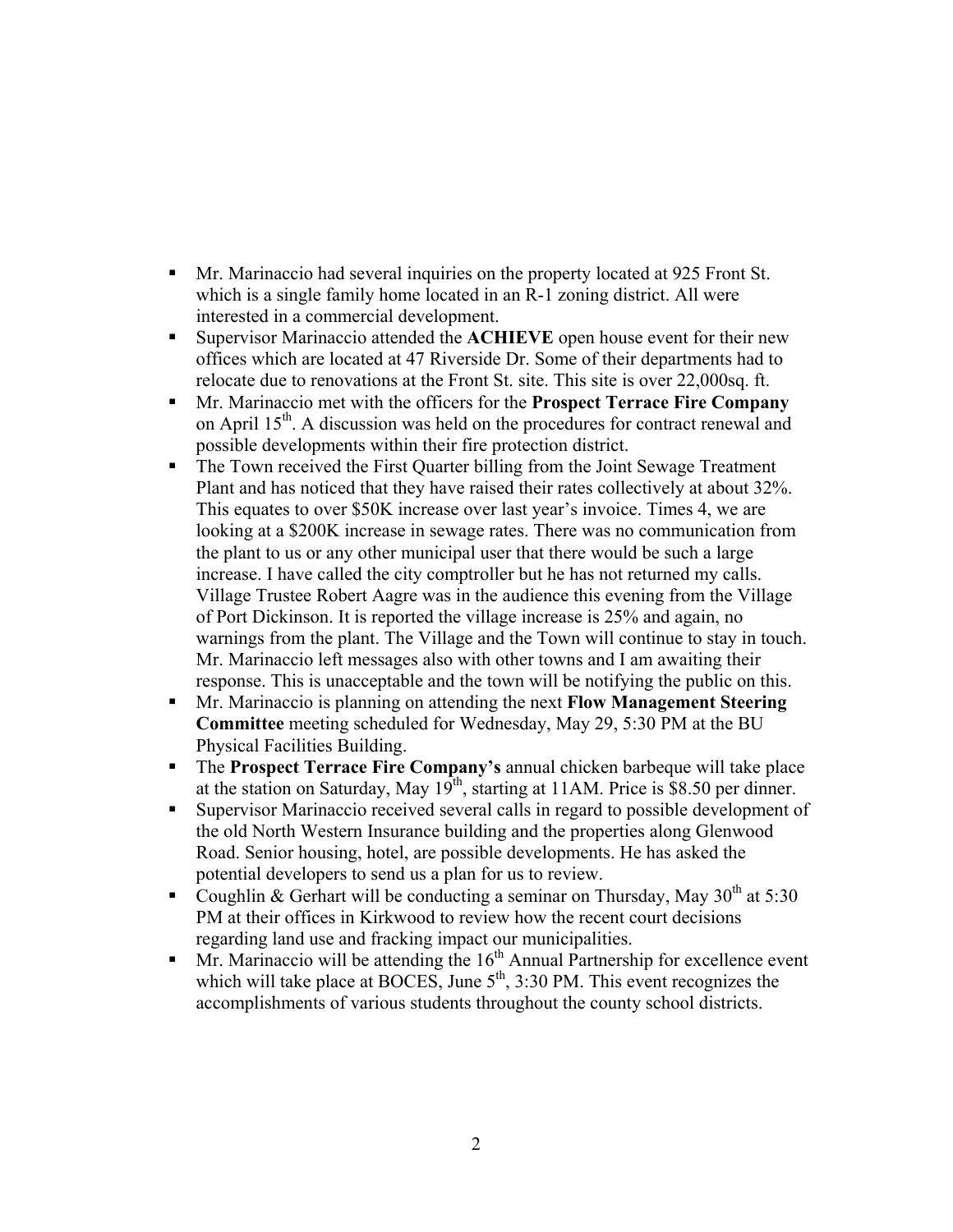- The next planning board meeting is scheduled for May  $20^{th}$ , 6:00 PM.
- NYSEG warning letters-354 Prospect St, Notice of discontinuation of services due to unpaid bill of 382.62.
- Code violations  $-12$  were issued. They varied from exterior structure violations, furniture left at the curb, toilets, garbage, TV's, and kitchen cabinets. Several were also issued appearance tickets due to continuance of violations. With due process, they could be issued court appearance tickets if not action is taken.
- Dog Control Officer's report Received April Dog Control Report; Loose dogs, strays.

At this time Supervisor Marinaccio recognized Bob Aagre, Port Dickinson Village Trustee in the audience and a guest of Attorney Blaise, Kevin Domanico, and a Summer Intern from Coughlin & Gerhart.

## **BINGHAMTON-JOHNSON CITY JOINT SEWAGE TREATMENT FACILITIES (BJCJST) FLOW MANAGEMENT UPDATE**

Regarding the \$200,000 **BJCJST** bill the Town received Supervisor, Marinaccio expressed his frustration. There was no prior communication this bill was forthcoming. He contacted Mr. Purcell, who prepared the bill, says it represents the damage done due to the collapse of one of the walls a few years ago is the reason and that the **FEMA** money is not yet available. Mr. Marinaccio would request we make sure we get credit once the **FEMA** money does come in. The members of the Town Board are questioning if the personnel running the plant are qualified of which Mr. Purcell has no control over. The County is concerned of the affect it will have on the residents of all municipalities. In addition to this, the flow management rate has increased. Marinaccio is looking for detailed explanations on all matters. The City of Binghamton and the Village of Johnson City are not affected.

# **FLOW MANAGEMENT MEETING MAY 29TH**

The next flow management meeting is scheduled for May29th at 5:30. Supervisor Marinaccio plans to attend.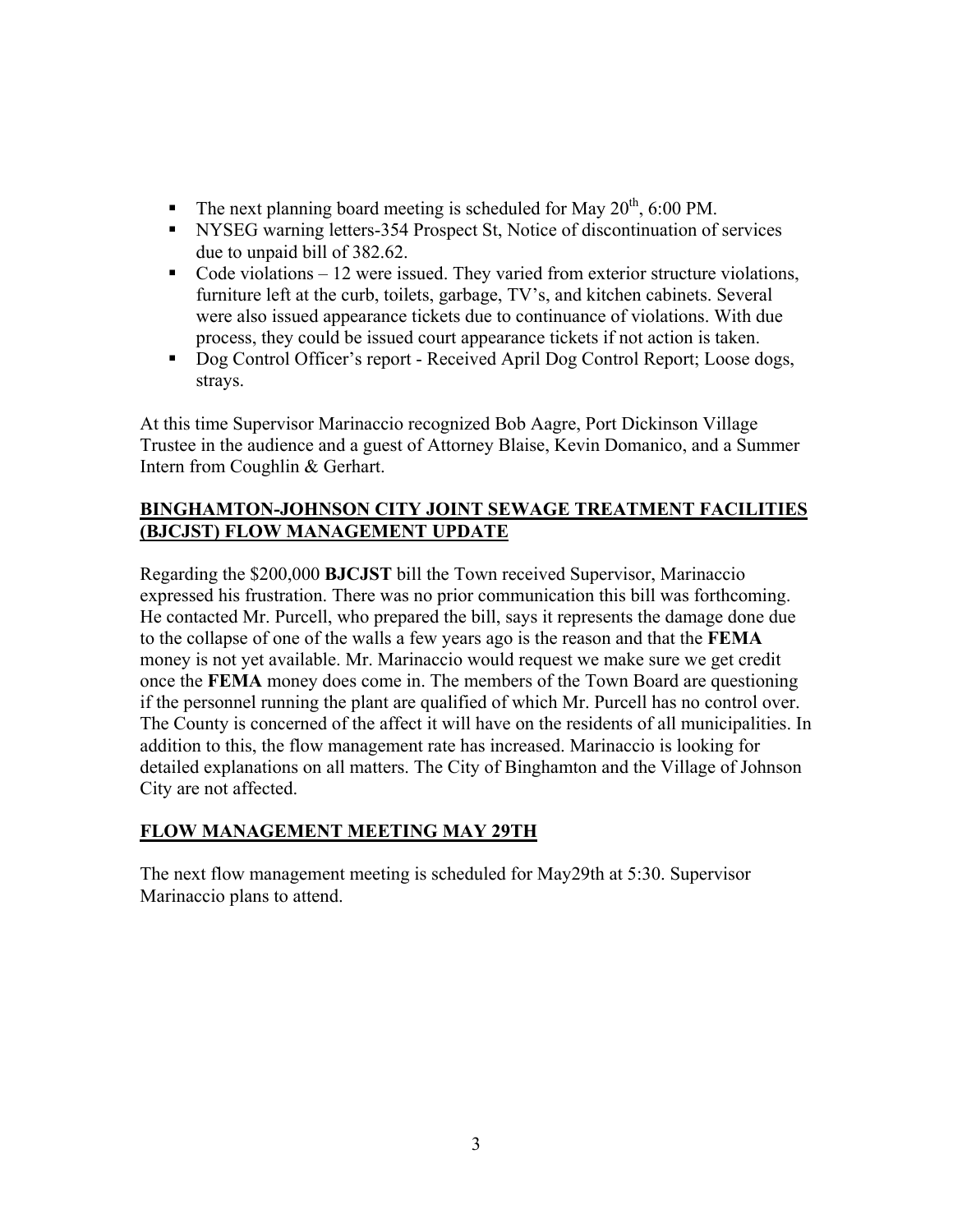## **CODE VIOLATIONS ISSUED ARE UP**

There was a discussion on the record number of violations issued by our Code Enforcement Officer, Mr. Rafferty. Supervisor Marinaccio inquired if any of these are repeat code violation offenders and if so how many.

## **PUBLIC COMMENT**

Supervisor Marinaccio asked if anyone had any questions or concerns before we started the meeting. Resident Jim Love reported a County Engineer was walking the property lines of the Broome County Dog Shelter located on Cutler Pond, to consider expanding capacity and future development. Mr. Marinaccio appreciated the information.

## **APPROVAL OF MINUTES**

On a motion by Councilman Gardner seconded by Councilwoman Exley to approve the Work Session of April 1, 2013 and Regular Meeting Minutes of April 8, 2013. All in favor. Vote -5 Ayes, Nays-0.

### **ABSTRACT for Voucher #5**

Abstract Summary of Audited Vouchers for Funds respectively in the amount of \$444,757.19. On Motion from Councilman Morabito, seconded by Councilwoman Exley to approve. Vote  $Ayes - 5$ , Nays  $- 0$ .

> Supervisor Marinaccio voting Aye Councilman Morabito voting Aye Councilman Burns voting Aye Councilwoman Exley voting Aye Councilman Gardner voting Aye

Unanimously passed and noted as duly adopted.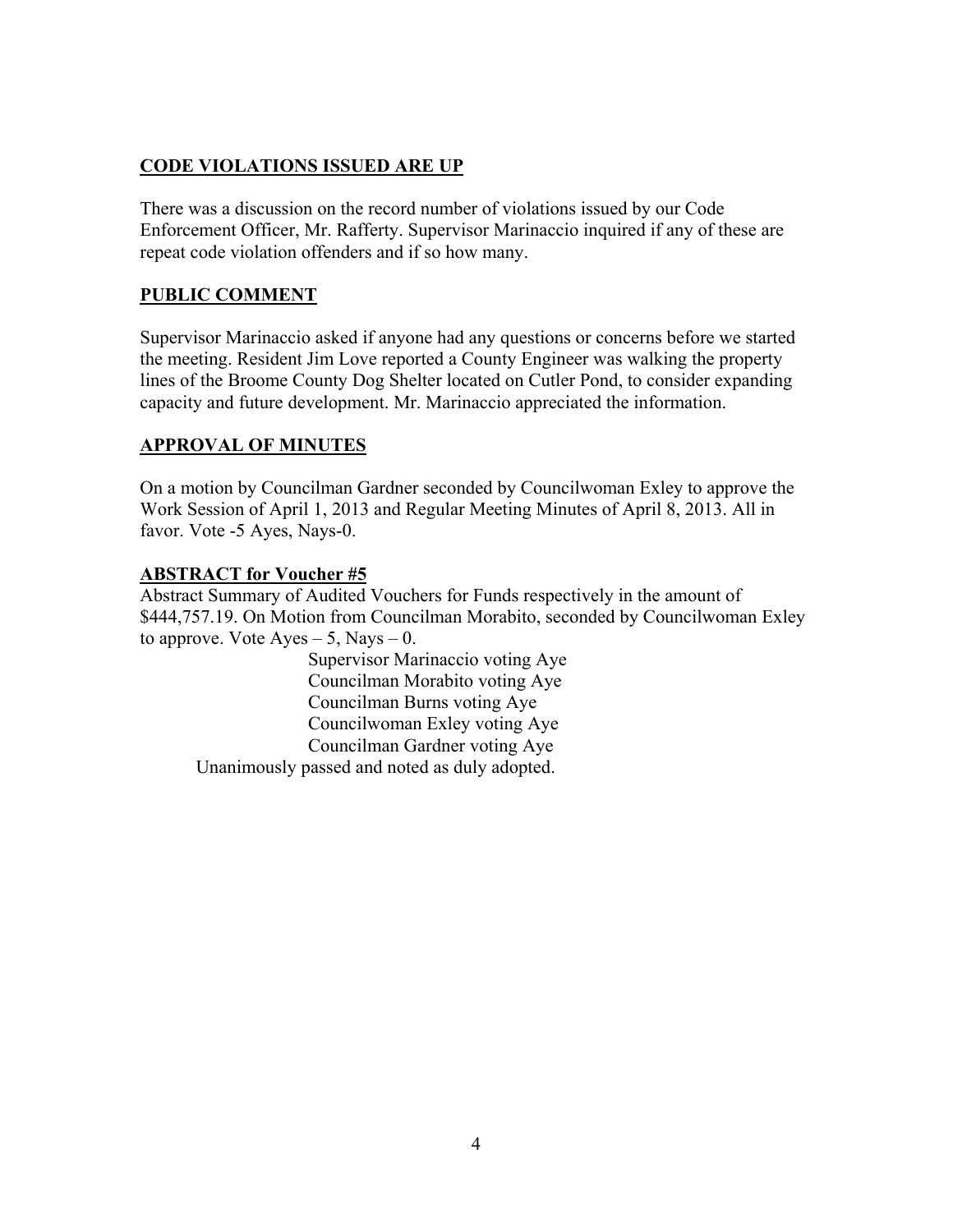## **ATTORNEY**

### **RESOLUTION 2013-21**

The following Resolution was offered by Councilman Gardner, who moved its adoption, seconded by Councilman Burns to wit:

BE IT RESOLVED, by the Town Board of the Town of Dickinson, Broome County, New York as follows:

#### **Town of Dickinson**

### **Resolution No. 21-2013**

### **Proclamation Honoring Municipal Clerks Week, May 5 - 11, 2013**

Whereas, the Office of the Municipal Clerk, a time honored and vital part of local government exists throughout the world, and

Whereas, the Office of the Municipal Clerk is the oldest among public servants, and

Whereas, the Office of the Municipal Clerk provides the professional link between the citizens, the local governing bodies and agencies of government at other levels, and

Whereas, Municipal Clerks have pledged to be ever mindful of their neutrality and impartiality, rendering equal service to all, and

Whereas, the Municipal Clerk serves as the information center on functions of local government and community, and

Whereas, Municipal Clerks continually strive to improve the administration of the affairs of the Office of the Municipal Clerk through participation in education programs, seminars, workshops and the annual meetings of their state, province, county and international professional organizations, and

Whereas, it is most appropriate that we recognize the accomplishments of the Office of the Municipal Clerk.

Now, therefore, be it RESOLVED and PROCLAIMED that the Town of Dickinson does hereby recognize the week of May 5 through May 11, 2013 as Municipal Clerks Week, and further extend appreciation to our Municipal Clerks, Wanda Broczkowski and Susan Cerretani, and to all Municipal Clerks for the vital services they perform and their exemplary dedication to the communities they represent.

The question of adoption of the foregoing Resolution was duly put to a vote on roll call which resulted as follows: All in favor. Vote Ayes  $-5$ , Nays  $-0$ .

> Supervisor Marinaccio voting Aye Councilman Morabito voting Aye Councilman Burns voting Aye Councilwoman Exley voting Aye Councilman Gardner voting Aye

All in favor.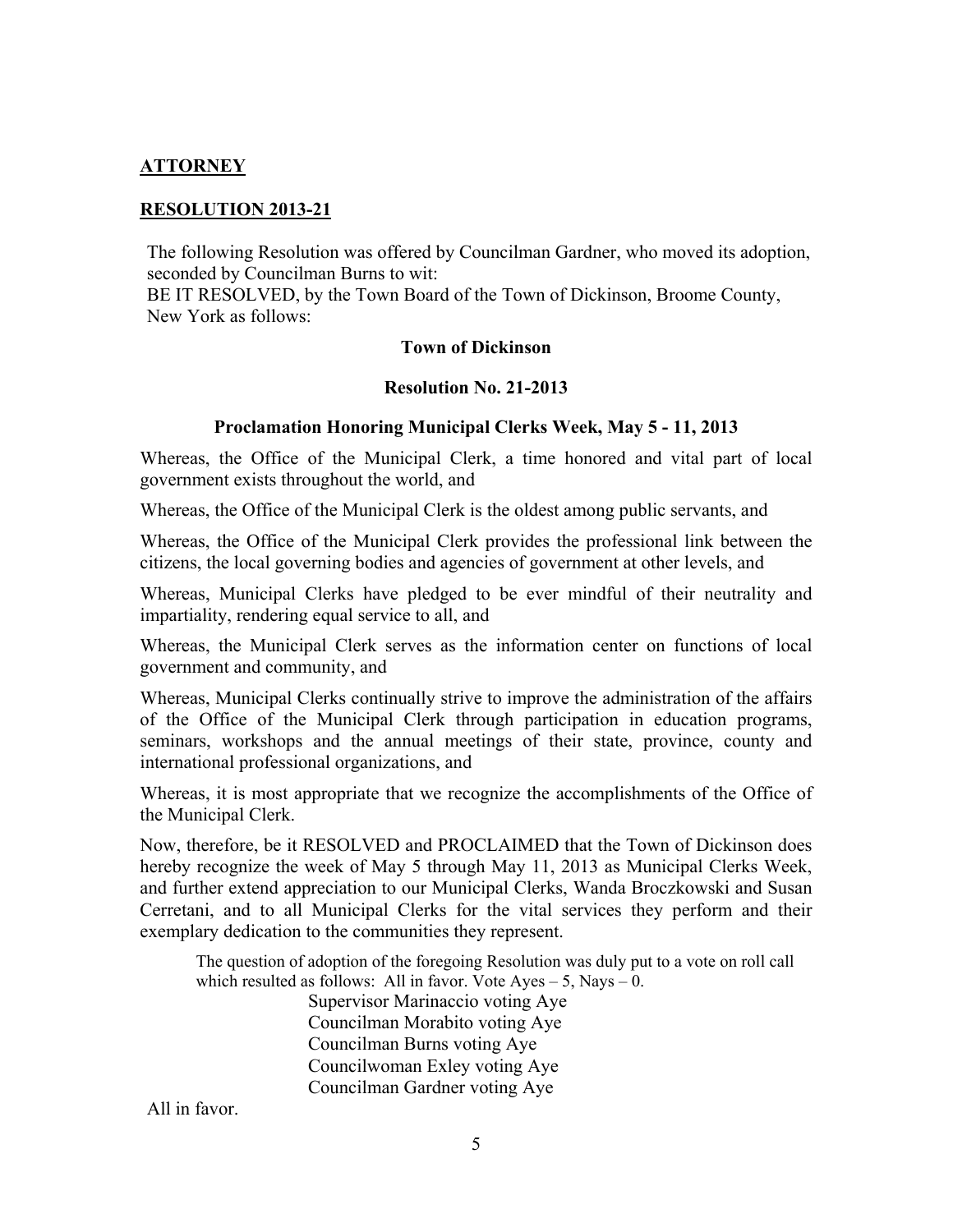# **UNIFORM TRAFFIC TICKET WITH VILLAGE**

Regarding the status of the uniform traffic ticket with the Village, Attorney Blaise stated he will be speaking to the judges on May 28<sup>th</sup> regarding the tickets.

# **STATUS: BROOME COUNTY REAL PROPERTY OF:**

Attorney Blaise spoke to Kevin Keough of **Broome County Real Property** about the parcels. We will be given a written formal response stating we own the properties and any overdue taxes discharged. The status is as follows:

- 13 Bellaire Avenue Town of Dickinson owns with back taxes due
- 34/36 N. Broome Street Town of Dickinson owns with back taxes due
- 213 Bevier Street Town of Dickinson owns; deed may not yet be recorded
- $\bullet$  48/50/52 N. Broad Street, 47 and 49 N. Louisa The Entire block of 5 properties should transfer to us by year end 2013 or early 2014 before courts the foreclosure order. The deeds will come to us once they track down by law any infants, military or incompetents interested; is why the process takes so long.

# **CHAIR**

# **Broome County LEGISLATURE, SALES TAX RESOLUTION**

The BC legislature will table the sales tax resolution to September 2013. Supervisor Marinaccio feels the County got themselves in a hole by \$9 million. The  $1<sup>st</sup>$  quarter the revenue was down. Mr. Marinaccio wants to see the County become whole which will take 7 years according to their plan. We depend on the County to inform us what the sales tax rate is but it keeps changing the formula which makes it difficult for all towns and villages to plan their budgets. The tax cap increases every year. We shall wait and see what happens.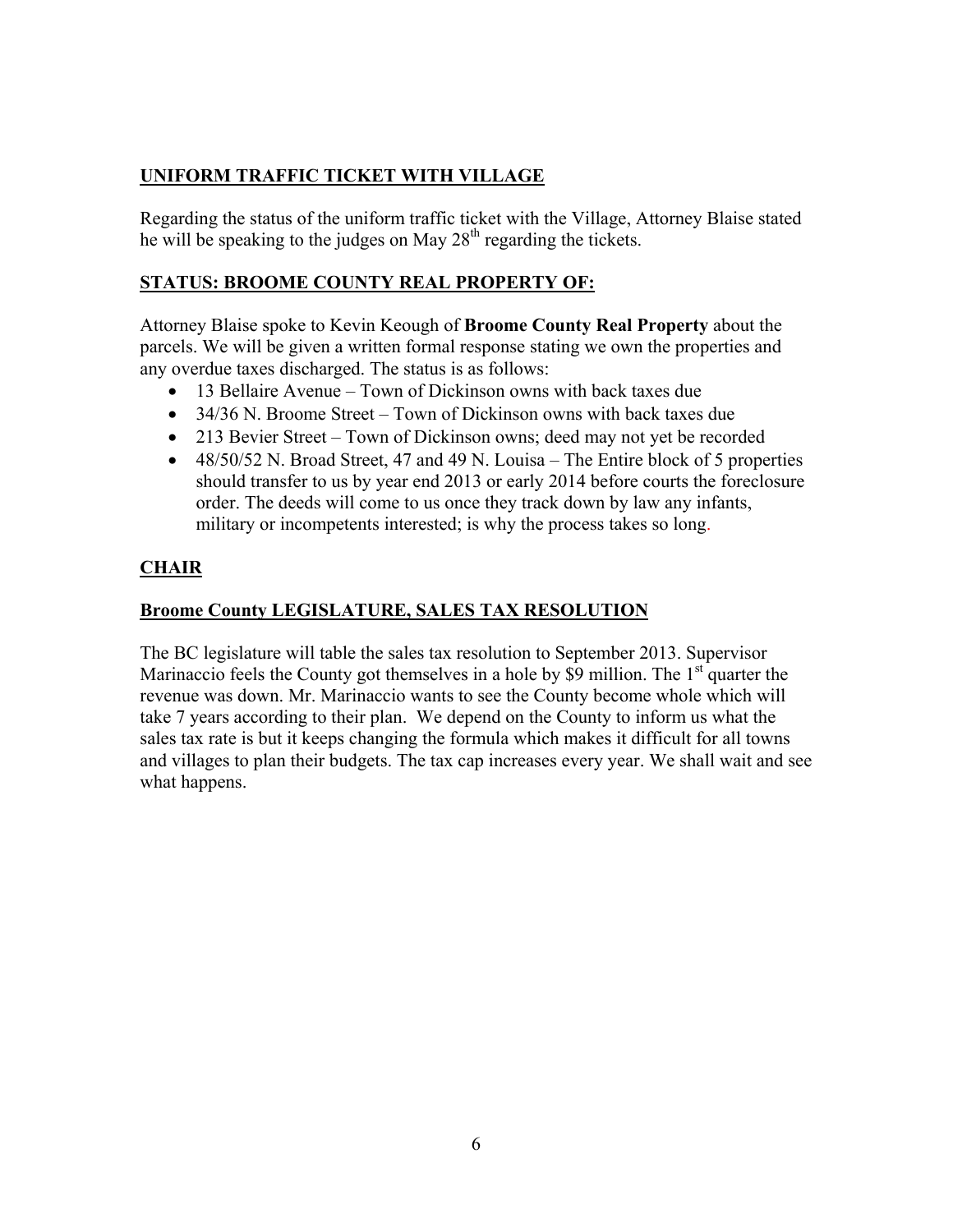## **COMMITTEE REPORTS:**

## **PUBLIC WORKS – WATER & HIGHWAY DEPARTMET**

- 1. Public Works Commissioner Kie reported the TYMCO sweeper is working well and will be able to sweep the Village of Port Dickinson streets, for a fee.
- 2. During the May  $8<sup>th</sup>$  conservation meeting it was announced there will be an upcoming three day seminar. Commissioner of Public Works Kie or Engineer for the Town, Ron Lake, will plan to attend.
- 3. The conversation turned again to the **BINGHAMTON-JOHNSON CITY JOINT SEWAGE TREATMENT FACILITIES (BJCJST)** and the need for a sewer rate increase. This \$200,000 bill and the increase are not yet in our budget. After a lengthy discussion, Mr. Marinaccio stated a public hearing will need to be held and a press release too in order to set the rate increase. A motion was made by Councilman Morabito and seconded by Councilman Burns to schedule it Monday, June  $10<sup>th</sup>$  at the regular meeting. All in favor.
- 4. Along the same topic regarding the **BJCJST** Councilwoman Exley wondered is there anything we can do to or have a say in the administration of the plant. Supervisor Marinaccio says we have no say. These contracts were made 20 years ago and they are life time contracts. Why they don't borrow the money is not understood.
- 5. Public Works Commissioner Kie inquired about our marketing plan regarding the parcels the Town gained from condemned or abandoned properties. Once the County assures us they belong to the Town, Attorney Blaise stated we just need to make sure we get market value for them. Residents in those neighborhoods should be sent a letter of these properties up for sale.
- 6. Mr. Kie is asking us to update the Code on Chapter 462-11 for solid waste. The interpretation is that plastic bags are allowed to be placed near their waste can container. Now residents are just using plastic bags and the bags get broken into by animals, strewing garbage all over. Supervisor Marinaccio agreed we review the code.
- 7. The annual **MS4** report will be submitted 5/14/2013.
- 8. Lake, Engineer for the Town reported **CMON** is moving along.